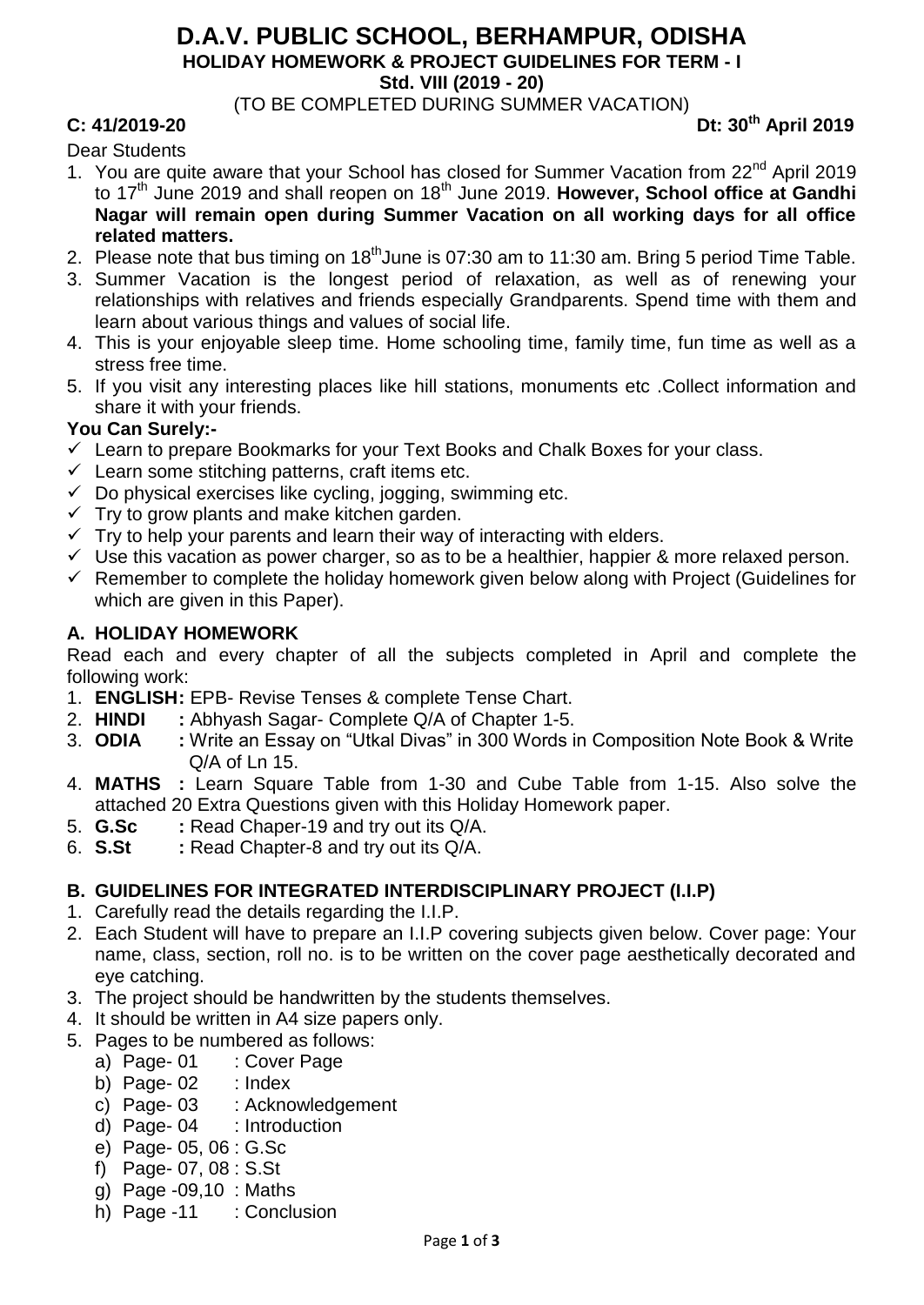- 6. Topic of the Project: HARNESSING ENERGY (A Boon to Mankind)
- 7. **G.Sc:** "Nuclear energy is a carbon free energy source and can provide a major solution to global warming". Justify this statement with five points. Based on this statement write a slogan or draw a poster.
- 8. **S.St:** On the Political Map of India, locate and label the leading state with respect to the reserves of Coal, Iron-Ore, Bauxite, and Petroleum. How does coal mine help in the Economic development of India? Write in five points.

### 9. **Maths:**

- a) Collect data of electrical consumption of last 5 months of your house in a Tabular Form.
- b) Make a table to find out the amount of electricity used by the different electrical devices, given in the following list. (Bulb, Tube-light, LED, fans etc.)
- 10.**English:** Write an article on the topic "Depleting sources of energy, a threat to human" to be published in your school magazine in about 120 words.
- 11.Marks in each subject will be awarded based on Project Paper of each subject.
- 12.Size of the pictures used in all subjects should not be more than 5 cm x5cm.
- 13.You are expected to keep the Project ready during Summer Vacation. Date of submission will be informed after reopening of School.

**NOTE:** Fill up Pg No.5 to 8 of School Diary and submit to the Class Teacher on 18<sup>th</sup> June 2019.

# **SAMPLE OF FRONT PAGE OF PROJECT**

| <b>PROJECT</b><br>Term - I (2019-20) |
|--------------------------------------|
| Space for Drawing / Pictures         |
|                                      |
| Submitted By:<br>Name:               |
| Class / Sec Roll No.                 |
| D.A.V. PUBLIC SCHOOL, BERHAMPUR      |

# **CRITERION OF ASSESSMENT OF PROJECT**

- 1. Timely submission
- 2. Layout and neatness
- 3. Flow and continuity of the content (Subject wise )
- 4. Accuracy
- 5. Creativity
- 6. Presentation, Analysis, Correctness and Interpretation of the Project.
- 7. Picture (Hand Drawn/ Extracted from Journals / Newspaper / Magazine etc.).